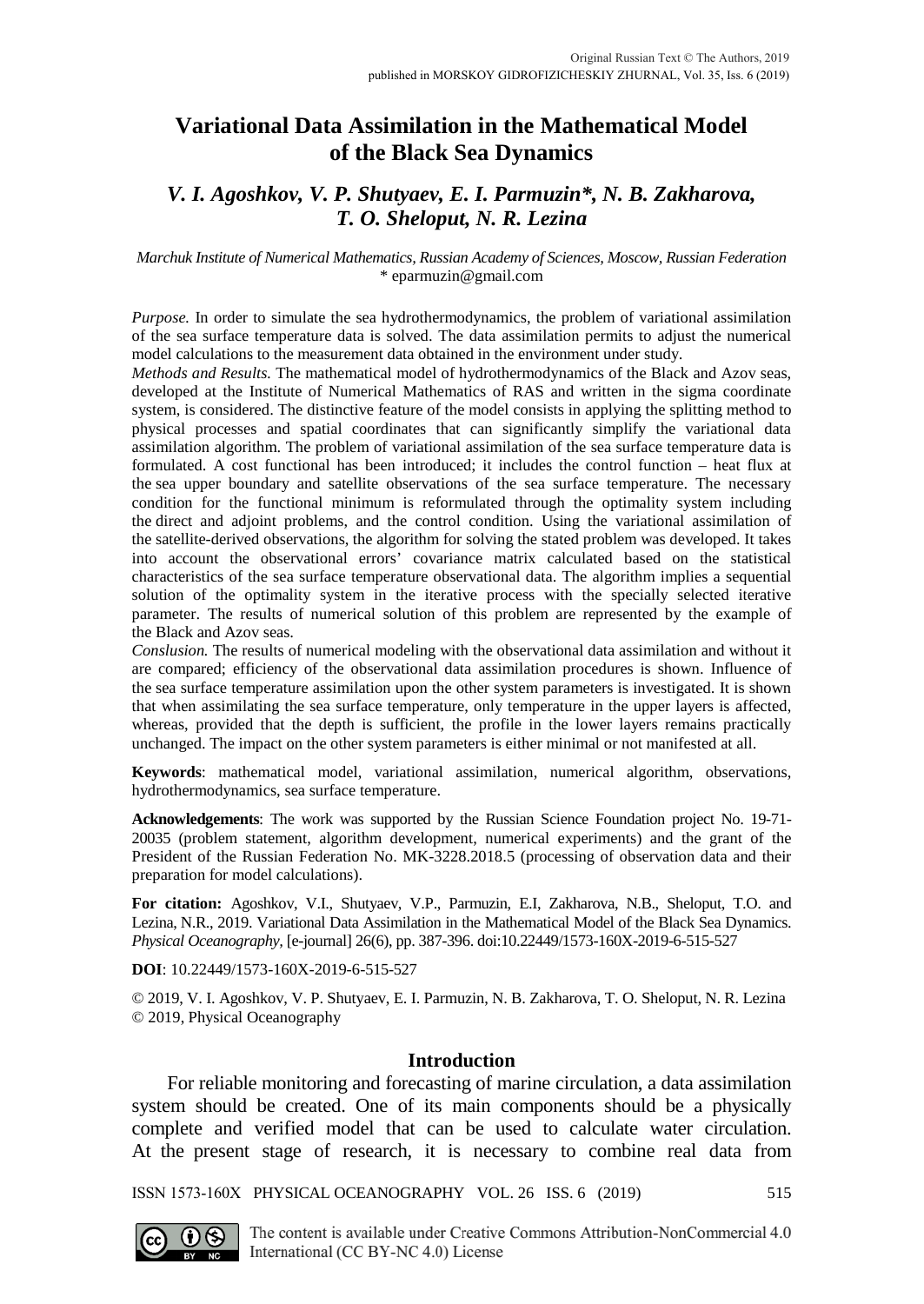observational systems and computational experiments of mathematical models, to increase the accuracy of modeling and prediction of physical processes. In recent years, data assimilation methods have been widely used in Earth sciences, providing the relationship between the two main components that permit monitoring of the environment state. These are observations and models. Such methods were most widely used in meteorology and oceanography, where observations are assimilated into numerical models in order to obtain boundary or initial conditions (or other model parameters) for further modeling and forecast [1–9].

The problems of variational data assimilation are formulated as optimal control problems [10–12]. As is known, when solving minimization problems, it becomes necessary to calculate the initial functional gradient. A major step in this direction was the use of the theory of adjoint equations. The development of this direction is largely based on the work of Academician G. I. Marchuk. In the 70s of  $20<sup>th</sup>$  century G. Marchuk formulated a fundamental approach to solving the problem of long-term weather forecast, based on the so-called adjoint equations for nonlinear models of hydrothermodynamics of the atmosphere and ocean [13]. Later, in the works of G. Marchuk, the theory of adjoint equations and disturbances algorithms was developed to study various classes of problems in mathematical physics [14]. It turned out to be fruitful for many other areas of science. As a result, more or less general approaches to the study of complex systems and mathematical models appeared [12]. These approaches were the main content of G. Marchuk multiannual research and his scientific school at the Institute of Numerical Mathematics (INM) of RAS in various fields of mathematics and its applications to diffusion problems, models of environmental protection, climate theory and its changes [13–15], mathematical problems of satellite information processing, the theory of tides [16], etc.

Currently, the most universal and promising technology for solving problems of the environment state monitoring and analyzing is the use of adjoint equations, optimal control methods [1, 10, 11] and four-dimensional variational assimilation of observational data [8, 17]. The application of four-dimensional variational assimilation (4*D-Var*) and the use of more frequent observational data can improve the accuracy of short-term forecast [18]. The principle of four-dimensional variational assimilation usually implies that the forecast model is "ideal" within the assimilation window [19]. Such an approach selects the model trajectory that fits the observational data in the best way. The method of data assimilation 4*D-Var* has been introduced over the past few years in various centers of numerical weather prediction with significant advantages [20, 21]. However, all numerical models are imperfect, and the next step to solve problems of modeling marine environments and constructing effective assimilation algorithms was to consider bias observation errors, correlations of observation errors and model errors in a weak formulation of four-dimensional variational assimilation [22–24] and construction of covariance matrices of observation errors and their inclusion in the original cost function [5].

The present study examines a mathematical model of the general circulation of the Black and Azov seas with the procedure of variational assimilation of data on sea surface temperature, taking into account the covariance matrix of observation errors. Based on the variational assimilation of observational data, an algorithm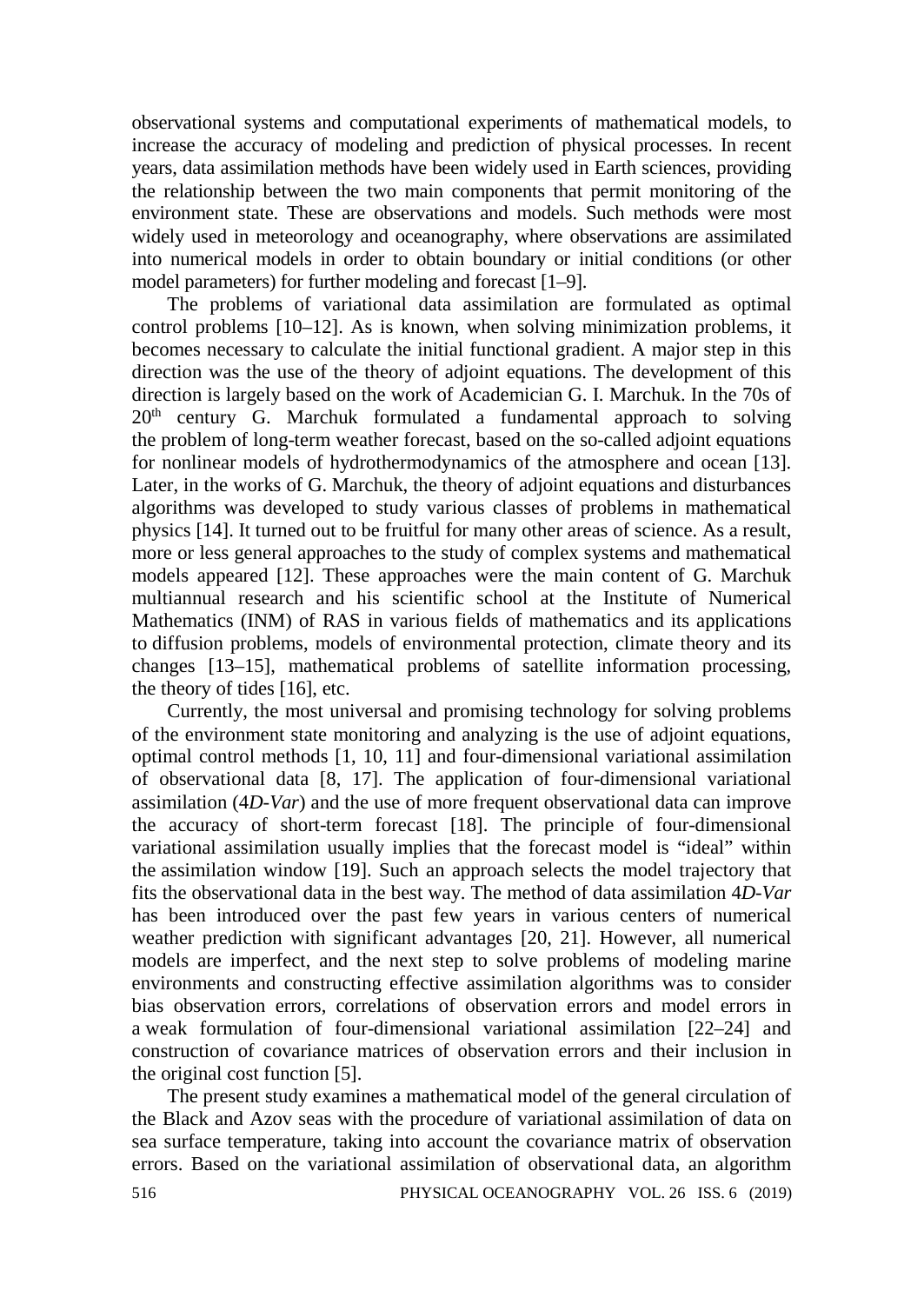for solving the inverse problem of restoring heat fluxes on the sea surface is proposed. The numerical model of the hydrothermodynamics of the Black and Azov seas, the Institute of Numerical Mathematics Ocean Model (INMOM), developed at the INM RAS [25], is adopted as a basis for the numerical implementation of the general sea circulation model. It also includes tidal potential recording in accordance with a special technique described in [26], where variational assimilation of annual average level observation data is used in calculating secondary tidal forces.

In the present paper, in contrast to [10, 26], the covariance matrix of observation errors calculated based on the statistical properties of the observation data for 1982–2017 is introduced into the functional. In addition, the daily average satellite observations of sea surface temperature for 2017 were taken as the assimilated data. When modeling the Black Sea dynamics, the dependence of other modeling parameters on the sea surface temperature assimilation were also studied in the present work.

#### **Mathematical model of the Black Sea dynamics**

Mathematical model of the Black Sea dynamics is considered in geographical coordinates. Assume that  $\vec{U} = (u, v, w)$  is the velocity vector,  $\zeta$  is the level function, *T* is temperature, *S* is salinity.

We write in the domain *D* in variables  $(x, y, z)$  when  $t \in (0, \overline{t})$  system of equations of hydrothermodynamics for functions  $u, v, \zeta, T, S$  in the Boussinesq and hydrostatics approximation [27], with Lame coefficients for a spherical coordinate system [28]:

$$
\begin{cases}\n\frac{d\vec{u}}{dt} + \begin{bmatrix} 0 & -f \\ f & 0 \end{bmatrix} \vec{u} - g\mathbf{grad}\zeta + A_u \vec{u} + (A_k)^2 \vec{u} = \vec{f} - \frac{1}{\rho_0} \mathbf{grad}P_a - \\
& -\frac{g}{\rho_0} \mathbf{grad} \int_0^z \rho_1(T, S) dz', \\
\frac{\partial \zeta}{\partial t} - m \frac{\partial}{\partial x} \left( \int_0^H \Theta(z) u dz \right) - m \frac{\partial}{\partial y} \left( \int_0^H \Theta(z) \frac{n}{m} v dz \right) = f_3, \\
& \frac{dT}{dt} + A_T T = f_T, \quad \frac{dS}{dt} + A_s S = f_s,\n\end{cases}
$$
\n(1)

where  $\vec{u} = (u, v);$   $\rho_1(T, S) = \rho_0 \beta_T (T - T^{(0)}) + \rho_0 \beta_S (S - S^{(0)}) + \gamma \rho_0 \beta_{TS} (T, S) + f_P,$  $\vec{f} = (f_1, f_2), \quad f_T, f_S, f_P, \quad \rho_0, T^{(0)}, S^{(0)}, \beta_{TS}(T, S), \quad P_a, \quad f_3 \equiv f_3(x, y, t)$  are prescribed functions,  $\beta_T$ ,  $\beta_S$ ,  $\gamma$  = const;  $A_{\varphi} \varphi = -\textbf{div}(\hat{a}_{\varphi} \textbf{grad} \varphi)$ , where index  $\varphi$ can take values of *u*, *T*, *S*;  $g = const > 0$ ,  $\Theta(z) = \frac{R - z}{R} \approx 1$ , *R*  $\equiv \frac{R-z}{R} \approx 1$ , where *R* is Earth radius.

For the system (1) in  $D \times (0,\bar{t})$  the following boundary and initial conditions are set [28] on the sea surface  $\Gamma_s = \Omega$ :

PHYSICAL OCEANOGRAPHY VOL. 26 ISS. 6 (2019) 517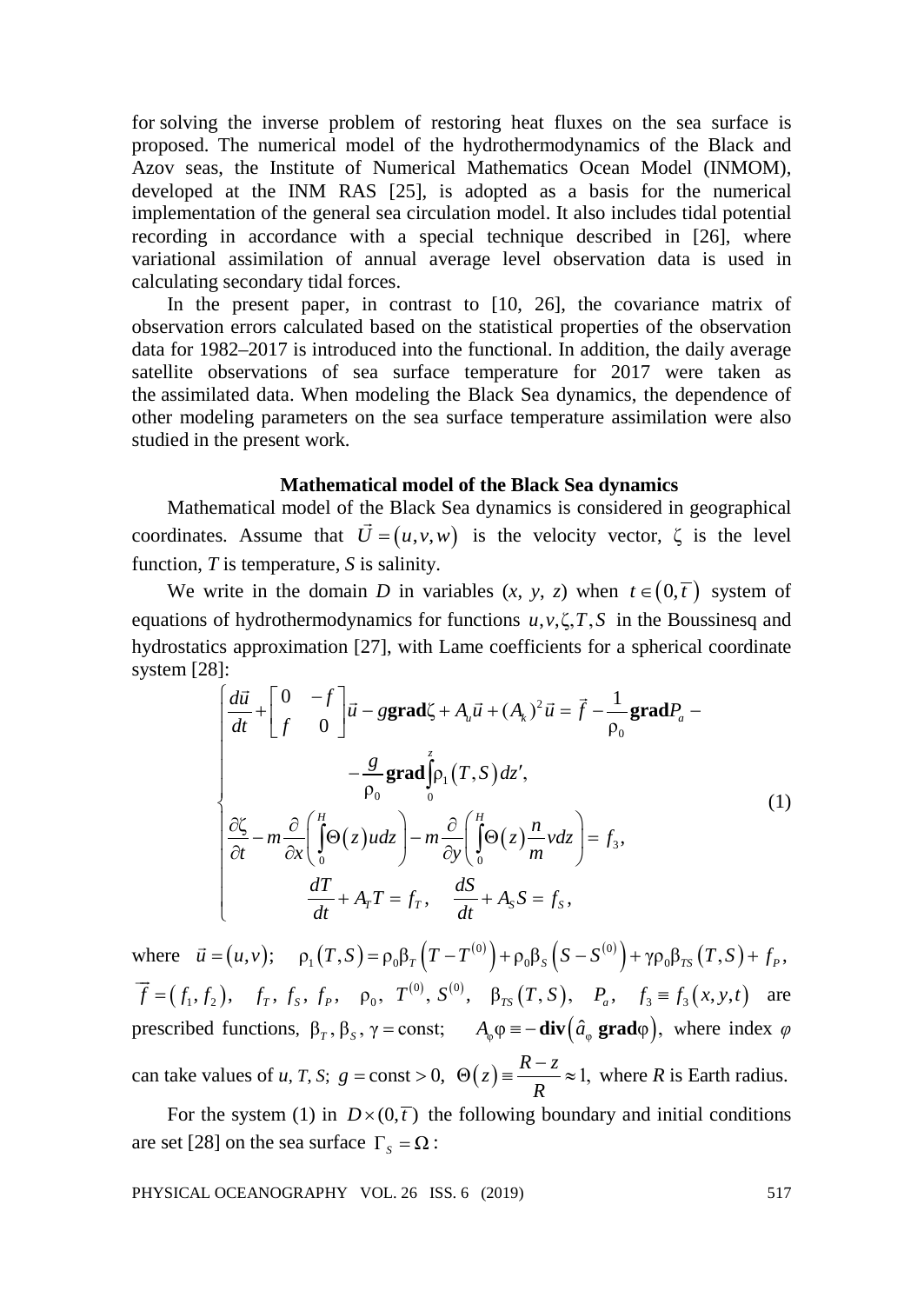$$
\begin{cases}\n\int_{0}^{H} \Theta \, \vec{u} dz \bigg) \vec{n} + \beta_{0} m_{op} \sqrt{gH} \, \zeta = m_{op} \sqrt{gH} \, d_{s} \text{ at } \Omega, \partial \\
U_{n}^{(-)} u - \nu \frac{\partial u}{\partial z} - k_{33} \frac{\partial}{\partial z} A_{k} u = \tau_{x}^{(a)} \rho_{0}, U_{n}^{(-)} v - \nu \frac{\partial v}{\partial z} - k_{33} \frac{\partial}{\partial z} A_{k} v = \tau_{y}^{(a)} \rho_{0}, \\
A_{k} u = 0, \quad A_{k} v = 0,\n\end{cases}
$$
\n
$$
U_{n}^{(-)} T - v_{T} \frac{\partial T}{\partial z} + \gamma_{T} (T - T_{a}) = Q_{T} + U_{n}^{(-)} d_{T},
$$
\n
$$
U_{n}^{(-)} S - v_{S} \frac{\partial S}{\partial z} + \gamma_{S} (S - S_{a}) = Q_{S} + U_{n}^{(-)} d_{S},
$$
\n(2)

where  $\tau_x^{(a)}$ ,  $\tau_y^{(a)}$ ,  $\gamma_T$ ,  $\gamma_s$ ,  $T_a$ ,  $S_a$ ,  $Q_T$ ,  $Q_s$ ,  $d_T$ ,  $d_S$  are prescribed functions;  $U_n = UN (N \text{ is an external normal vector to the corresponding boundary}),$  $U_n^{(-)} = ( |U_n| - U_n ) / 2,$   $U_n |_{z=0} = -w |_{z=0},$  and  $w = w(u, v)$  is introduced by the following formula

$$
w(x, y, z, t) = \frac{1}{r} \left( m \frac{\partial}{\partial x} \left( \int_z^H r u dz' \right) + m \frac{\partial}{\partial y} \left( \frac{n}{m} \int_z^H r v dz' \right) \right), \quad (x, y, t) \in \Omega \times (0, \overline{t}). \tag{3}
$$

In addition, boundary conditions on the solid side wall  $\Gamma_{w,c}$ , on the liquid side wall Γ<sub>*w*, *op*</sub> and at the bottom Γ<sub>*H*</sub> [26] are set.

*The initial conditions* for *u*, *v*, *T*, *S*,  $\zeta$  have the following form:

$$
u = u^0
$$
,  $v = v^0$ ,  $T = T^0$ ,  $S = S^0$ ,  $\zeta = \zeta^0$  at  $t = 0$ , (4)

where  $u^0$ ,  $v^0$ ,  $T^0$ ,  $S^0$ ,  $\zeta^0$  are prescribed functions.

The problem of large-scale sea dynamics in terms of  $u, v, \zeta, T, S$  functions is formulated as follows: *find u*, *v*,  $\zeta$ , *T*, *S*, *satisfying* (1) – (4). If the functions  $u, v, \zeta, T, S$  are found, then the function *w* is determined by formula (3).

Note that the boundary conditions above can be modified depending on the specific physical problem. Problem (1) - (4) is approximated by the splitting method using the finite difference method [28, 29].

#### **The splitting method and the main features of the numerical model**

The main features of the numerical model of the Black Sea dynamics  $(1) - (4)$ are the simultaneous use of the splitting method  $[29, 30]$  and the transition to a  $\sigma$ coordinate system.

Let a grid  $0 = t_0 < t_1 < \ldots < t_{i-1} < t_i = \overline{t}$ ,  $\Delta t_i = t_i - t_{i-1}$  be introduced in  $[0; \overline{t}]$ grid and consider problem (1) – (4) on  $(t_{i-1}, t_i)$ , taking in account that the approximate solution vector  $\phi_k = (u_k, v_k, \zeta_k, T_k, S_k), \quad k = 1, 2, ..., j - 1$ , has already been defined at the previous intervals. To approximate the problem, one of the total approximation method schemes [30, 31] is applied. It consists in 518 PHYSICAL OCEANOGRAPHY VOL. 26 ISS. 6 (2019)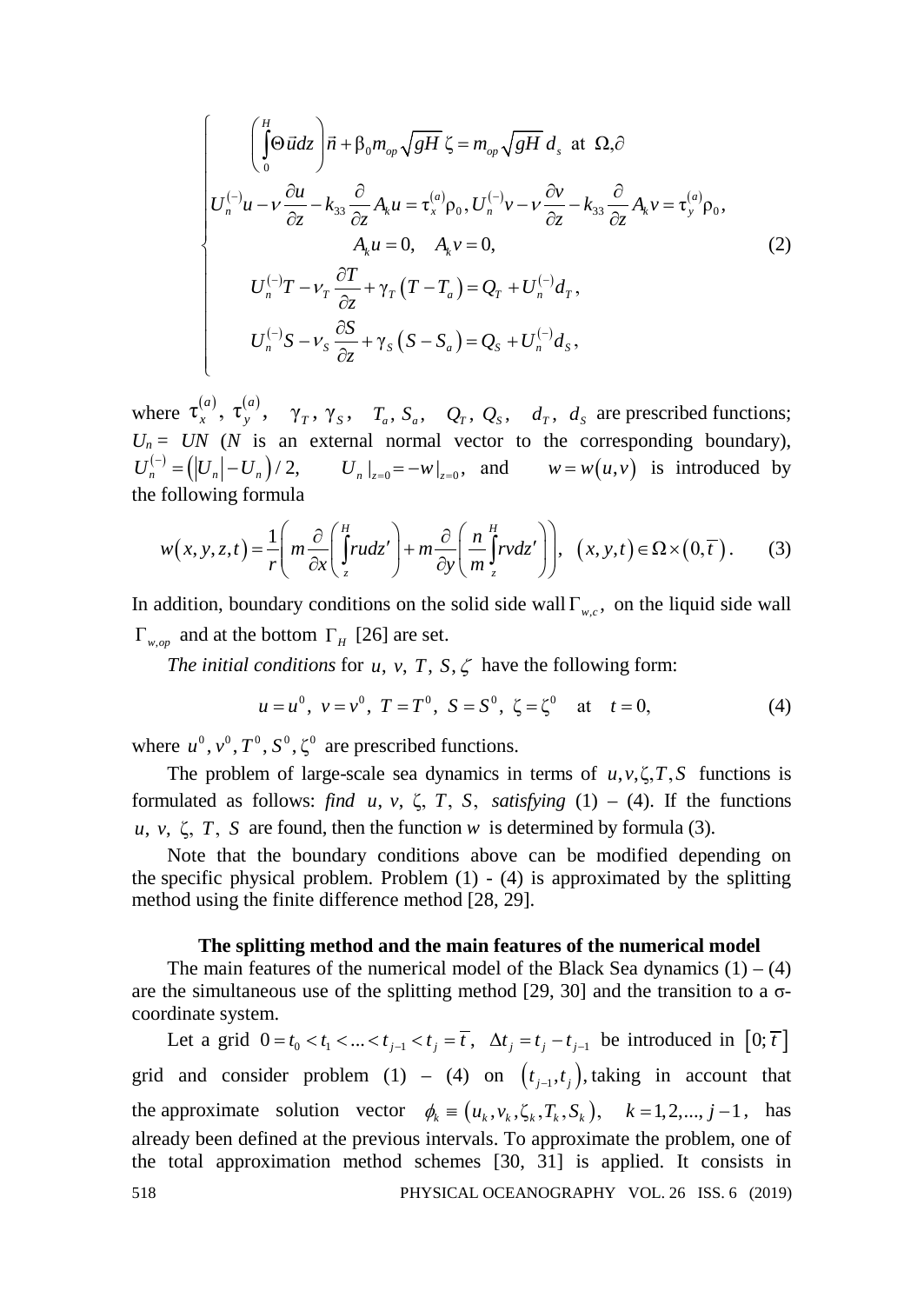implementing the following steps (to simplify the notation, the index *j* for all components of the solutions of subproblems is omitted at these steps).

**STEP 1.** Problem of the following form is considered

$$
T_t + (\overline{U}, \mathbf{grad})T - \mathbf{div}(\hat{a}_T \cdot \mathbf{grad} T) = f_T \text{ in } D \times (t_{j-1}, t_j)
$$
(5)

under the corresponding boundary and initial conditions.

**STEP** *2***.** The problem

$$
S_t + (\overline{U}, \textbf{grad})S - \textbf{div}(\hat{a}_S \cdot \textbf{grad } S) = f_S \text{ in } D \times (t_{j-1}, t_j)
$$
(6)

is solved under the corresponding boundary and initial conditions.

**STEP** *3***.** First, the system

$$
\begin{cases}\n\underline{u}_{i}^{(1)} + \begin{bmatrix}\n0 & -\ell \\
\ell & 0\n\end{bmatrix}\underline{u}^{(1)} - g \operatorname{\mathbf{grad}} \zeta = g \operatorname{\mathbf{grad}} G - \frac{1}{\rho_{0}} \operatorname{\mathbf{grad}} \left(P_{a} + g \int_{0}^{\tilde{z}} \rho_{1}(\overline{T}, \overline{S}) dz'\right) \\
\text{in } D \times (t_{j-1}, t_{j}), \\
\zeta_{t} - \operatorname{\mathbf{div}} \left(\int_{0}^{H} \Theta \underline{u}^{(1)} dz\right) = f_{3} \quad \text{in } \Omega \times (t_{j-1}, t_{j}), \\
\underline{u}^{(1)} = \underline{u}_{j-1}, \zeta = \zeta_{j-1} \quad \text{at } t = t_{j-1}, \quad \underline{u}_{j}^{(1)} = \underline{u}^{(1)}(t_{j}) \quad \text{in } D\n\end{cases} (7)
$$

is solved with the corresponding boundary conditions and the function  $\zeta_i = \zeta^{(1)}$  is taken as an approximation to  $\zeta$  at  $(t_{i-1}, t_i)$ , then the following problem is solved

$$
\begin{cases}\n\underline{u}_{i}^{(2)} + \begin{bmatrix}\n0 & -f_{1}(\overline{u}) \\
f_{1}(\overline{u}) & 0\n\end{bmatrix} \underline{u}^{(2)} = 0 \text{ in } D \times (t_{j-1}, t_{j}), \\
\underline{u}^{(2)} = \underline{u}_{j}^{(1)} \text{ at } t = t_{j-1}, \quad \underline{u}_{j}^{(2)} = \underline{u}^{(2)}(t_{j}) \text{ in } D, \\
\underline{u}^{(3)} + (\overline{U}, \text{grad}) \underline{u}^{(3)} - \text{div}(\hat{a}_{u} \cdot \text{grad}) \underline{u}^{(3)} + (A_{k})^{2} \underline{u}^{(3)} = 0 \text{ in } D \times (t_{j-1}, t_{j}), \\
\underline{u}^{(3)} = \underline{u}^{(2)} \text{ at } t = t_{j-1} \text{ in } D,\n\end{cases}
$$
\n(9)

where  $u^{(3)} = (u^{(3)}, v^{(3)})$ . After solving (9) the vector  $u^{(3)} = u_j \equiv (u_j, v_j)$  is taken as an approximation to the exact vector *u* on  $D\times (t_{j-1}, t_j)$  and the approximation  $w_i \equiv w(u_i, v_i)$  is calculated to the vertical component of the velocity vector.

Thus, when the steps  $1-3$  are implemented, after the first step the approximation to  $T$  is obtained, after the second – to  $S$ , after the third – the approximation to  $u = (u, v)$ ,  $\zeta$ , i.e., the subproblems at these steps are independent of each other and can be solved in parallel.

Another feature of the numerical solution of the complete problem  $(1) - (4)$  is the use of the  $\sigma$ -coordinate system. The transition to the  $\sigma$ -system can be carried out at the stage of considering the complete problem before applying suitable splitting schemes and other numerical procedures [29]. However, the transition to PHYSICAL OCEANOGRAPHY VOL. 26 ISS. 6 (2019) 519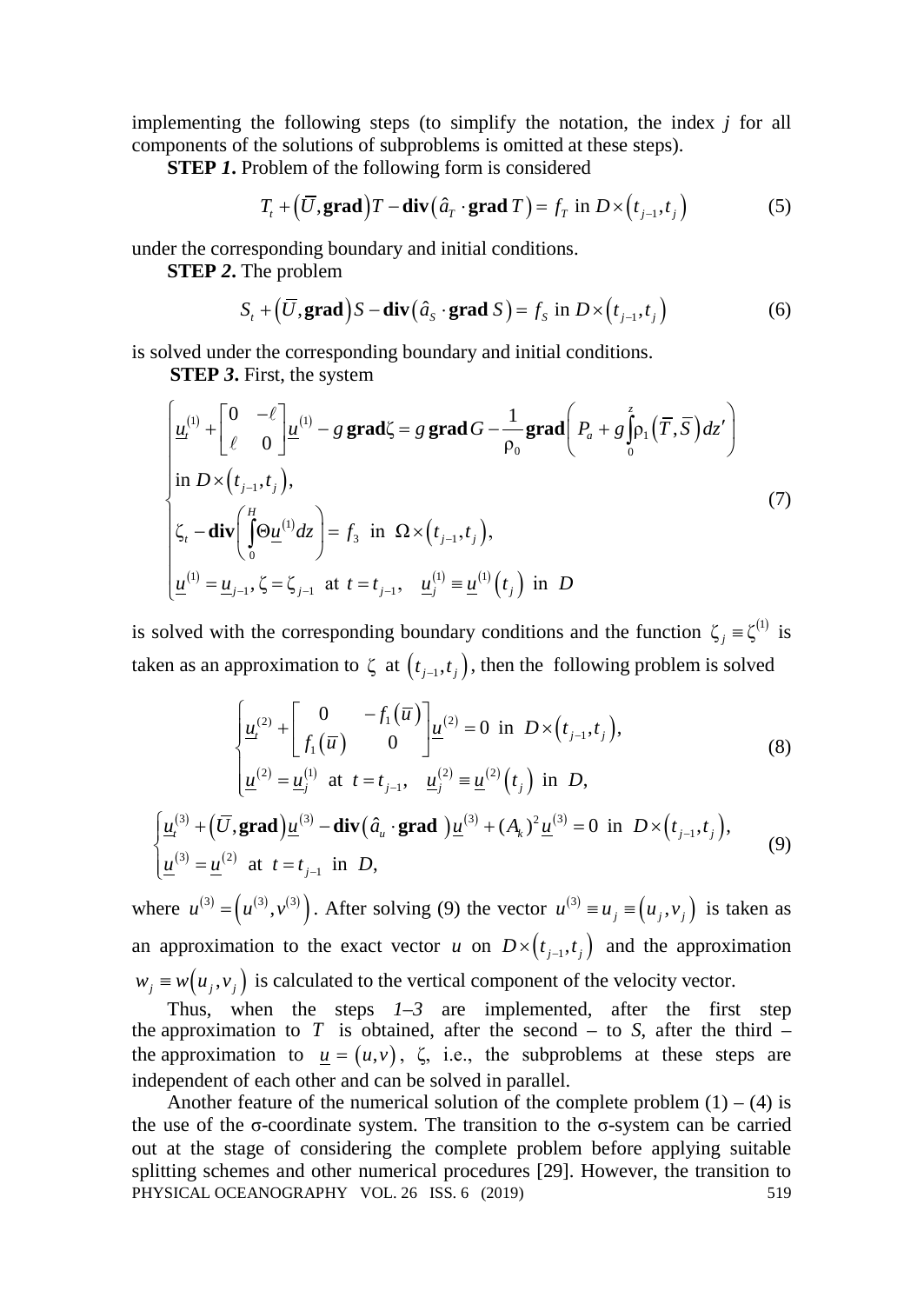σ-systems is also possible after applying splitting schemes, i.e., in the present case, as applied to problem  $(5) - (9)$ . A number of other approaches to numerically solving problem  $(5) - (9)$  are described, for example, in [27, 29].

#### **The problem of variational assimilation of surface temperature data**

Assume that an observational data function  $T_{obs}$  be given at  $\overline{\Omega} = \Omega \cup \partial \Omega$ when  $t \in (t_{i-1}, t_i)$ ,  $j = 1, 2, ..., J$ , which in its physical sense is an approximation to the function of the sea surface temperature (SST) on Ω, i.e. to  $T \big|_{z=0}$ . The case when  $T_{obs}$  is found only on a subset of  $\Omega \times (0,\bar{t})$ , the support of which is denoted by  $m_0$ , is allowed. Since for numerical experiments, the daily average data was used as  $T_{obs}$ , then by the mean-value theorem there is at least one point  $t_{i}$ , value of  $T_{obs}$ , in which it is close to the daily average value for the k<sup>th</sup> day. Then, knowing the points  $\{t_{j_k}\}\$ ,  $k = 1, \ldots, K$ , for the assimilation procedure, the characteristic function  $m_0$  in the following form can be used

$$
m_0 = \begin{cases} 1, & \text{if } t \in \bigcup_{k=1}^K \left( t_{j_k - 1}, t_{j_k} \right), \\ 0, & \text{otherwise.} \end{cases}
$$

Also, by means of  $m^{(j)}$  the function, determining the availability of observational data in a given time period  $(t_{i-1}, t_i)$  is denoted. It is further assumed that the observational data is given with errors, namely:

$$
T_{obs}=m_0T^t\mid_{z=0}+\xi_{obs},
$$

where  $T^t$  is the exact solution of problem (5) where  $Q = Q^t$ , and  $\xi_{obs} \in Y_{obs} = L_2(\Omega \times (0, \overline{t}))$  can be considered as an observation error. It is also assumed that errors ξ*obs* are random and distributed according to the normal law (Gaussian function) with zero mathematical expectation and a covariance operator  $R = E[(\cdot, \xi_{obs})\xi_{obs}], R: Y_{obs} \rightarrow Y_{obs}$ , where *E* is the expected value. It is further assumed that  $R$  is positive definite and, therefore, reversible.

Assume that the additional unknown (control) is the total flux function  $Q = -V_t \frac{\partial T}{\partial z}$ <sup>- $V_t$ </sup>  $\frac{\partial z}{\partial z}$  $= -v_t \frac{\partial T}{\partial z}$  at  $\Gamma_s$ . The cost functional of the following form is introduced:  $Q = \frac{\alpha}{2} \int_{0}^{1} |Q - Q^{(0)}|^2 d\Omega dt + \frac{1}{2} \sum_{j=1}^{n} J_{0,j}$  $\mathcal{L}_{0,j} \equiv \; \int \left[ \left( m^{}_{0} T \, \right|_{z=0} - T^{}_{\mathrm{obs}} \right) \! R^{-1} \! \left( m^{}_{0} T \, \right|_{z=0} - T^{}_{\mathrm{obs}} \, \right)$ 1 Ω  $|Q - Q^{(0)}|^2 d\Omega dt + \frac{1}{2}$  $2 \frac{1}{2}$   $0 \frac{1}{2}$   $2 \frac{1}{2}$  $\int_{0}^{t_{j}} \left[ (m_{0} T \big|_{z=0} - T_{obs}) R^{-1} (m_{0} T \big|_{z=0} - T_{obs}) d\Omega dt, \right]$  $\sum_{0}^{J}$ *j*  $\sum_{j=1}^{J}$  0, *j*  $j = \int_0^1 (1/\mu_0 I) \, dz = 0$   $\mu_0 I$   $\mu_0 I$   $\mu_0 I$ *t t*  $J_{a}(Q) = \frac{\alpha}{2} |||Q - Q^{(0)}||^{2} d\Omega dt + \frac{1}{2} \sum J$  $J_{0,j}$  ≡  $\int$   $\int$  (*m*<sub>0</sub>*T*  $|_{z=0}$  −*T*<sub>obs</sub></sub>)*R*<sup>-1</sup> (*m*<sub>0</sub>*T*  $|_{z=0}$  −*T*<sub>obs</sub>)*d*Ω*dt* α − =  $=\frac{\alpha}{2}\int\int|Q-Q^{(0)}|^2 d\Omega dt+\frac{1}{2}\sum$ (10)

where  $Q^{(0)} = Q^{(0)}(x, y, t)$  is the prescribed function;  $\alpha = const > 0$  is the regularization parameter.

The problem of variational assimilation is formulated as follows: *find a solution* φ *and a function Q*, *such that the functional (10) takes the least value*.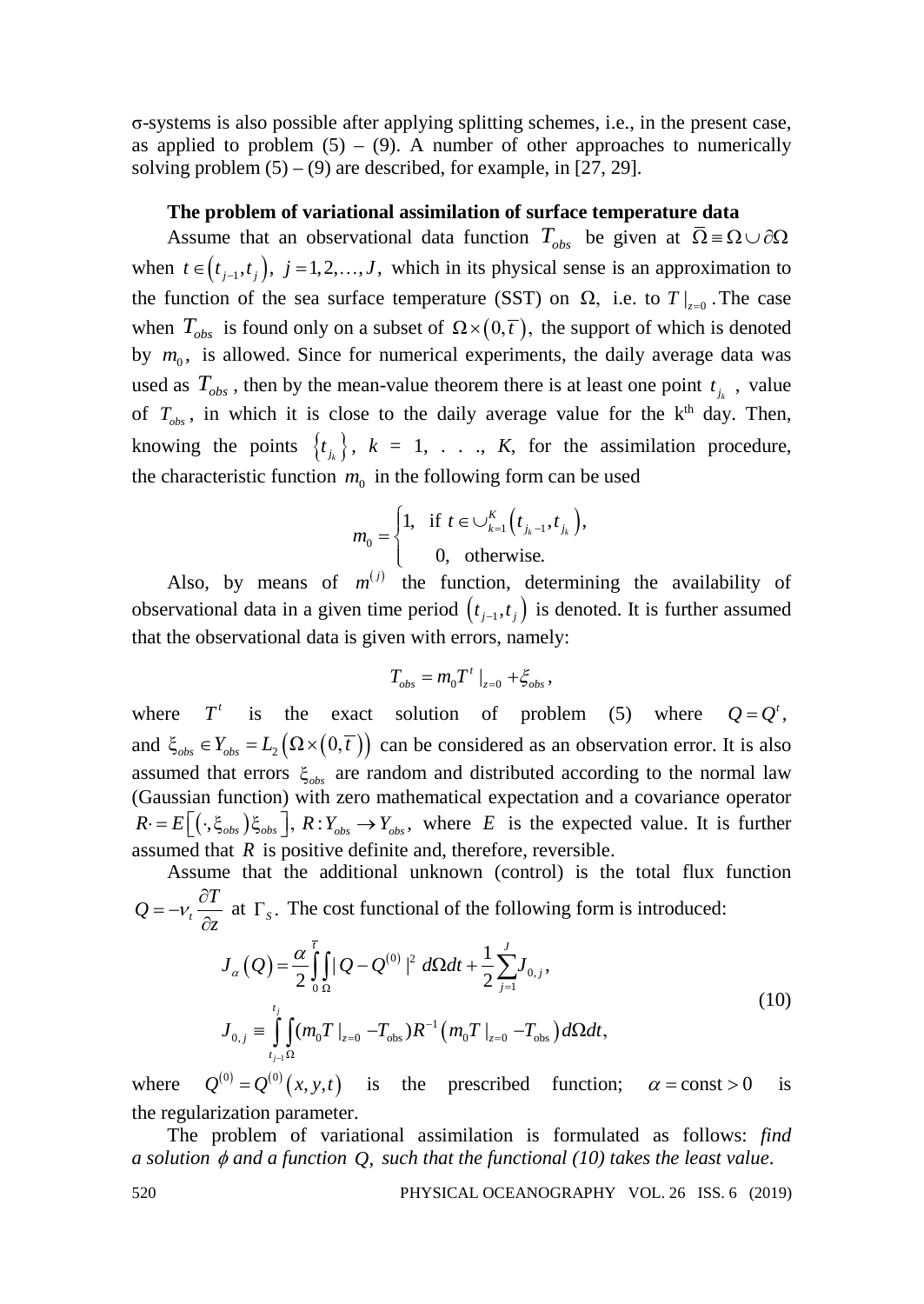As shown in [10], the optimality system that determines the solution of the formulated problem of variational data assimilation, according to the necessary condition grad  $J_a = 0$ , is reduced to the sequential solution of the direct and adjoint equations and an additional expression for control  $t \in (t_{j-1}, t_j)$ ,  $j = 1, 2, ..., J$ . The issues of unique and dense solvability of the problem were considered in [10, 32] .

Some of the algorithms for solving the problem under consideration by the example of the interval  $(t_0, t_1)$  should be formulated. Construction of approximate solutions of the complete numerical model with the simultaneous determination of *Q* by the variational assimilation procedure can be carried out by the following iterative algorithm: if  $Q^{(k)}$  is an already constructed approximation to *Q*, then after solving the direct problem under  $Q = Q^{(k)}$ , the corresponding adjoint problem is solved, and then the following approximation  $Q^{(k+1)}$  is determined:

$$
Q^{(k+1)} = Q^{(k)} - \gamma_k \left( \alpha \left( Q^{(k)} - Q^{(0)} \right) + T^* \right) \quad \text{on} \quad \Omega \times (t_0, t_1) \tag{11}
$$

With the parameter  $\gamma_k$ , which is chosen so that the iterative process considered is convergent [10]. Here *Т*\* is the corresponding adjoint problem solution. After  $Q^{(k+1)}$  determination, the solution of direct and adjoint problems is repeated with a new approximation  $Q^{(k+1)}$ , and then  $Q^{(k+2)}$  is calculated, etc. Iterations are repeated until a suitable convergence criterion is met.

Due to the property of dense solvability as  $\{\gamma_k\}$  parameters can be selected parameters calculated by the formula for  $\alpha \approx +0$  [10]:

$$
\gamma_{k} = \frac{1}{2} \int_{t_{0} \Omega}^{t_{1}} (m_{0} T \big|_{z=0} - T_{obs}) R^{-1} (m_{0} T \big|_{z=0} - T_{obs}) d\Omega dt / \int_{t_{0} \Omega}^{t_{1}} (T_{2}^{*})^{2} \big|_{z=0} d\Omega dt,
$$

which can significantly accelerate the convergence of the iterative process.

The problem above belongs to the class of four-dimensional variational assimilation problems. The splitting method is considered here as a method of approximating the original model, while the problem of variational assimilation itself is solved on the set  $D \times (t_0, t_1)$  (or on  $D \times (t_{i-1}, t_i)$ ,  $j > 1$ ).

## **Results of the numerical experiments**

For numerical experiments, the three-dimensional model of hydrothermodynamics of the Black and Azov seas developed at the INM RAS [25, 26] was used. The model is supplemented by the afore-described of sea surface temperature assimilation block. The parameters of the computational domain and its geographical coordinates were set with the following characteristics: σ-grid of  $286 \times 159 \times 27$  points (in latitude, longitude and depth, respectively). The first point of the C-grid is a point with coordinates of 27.475ºE, 40.93ºN. The grid steps along *x* and *y* are constant and equal to 0.05º and 0.04º, respectively. Time step  $\Delta t = 5$  min. The calculations were carried out with the regularization parameter  $\alpha = 10^{-6}$ .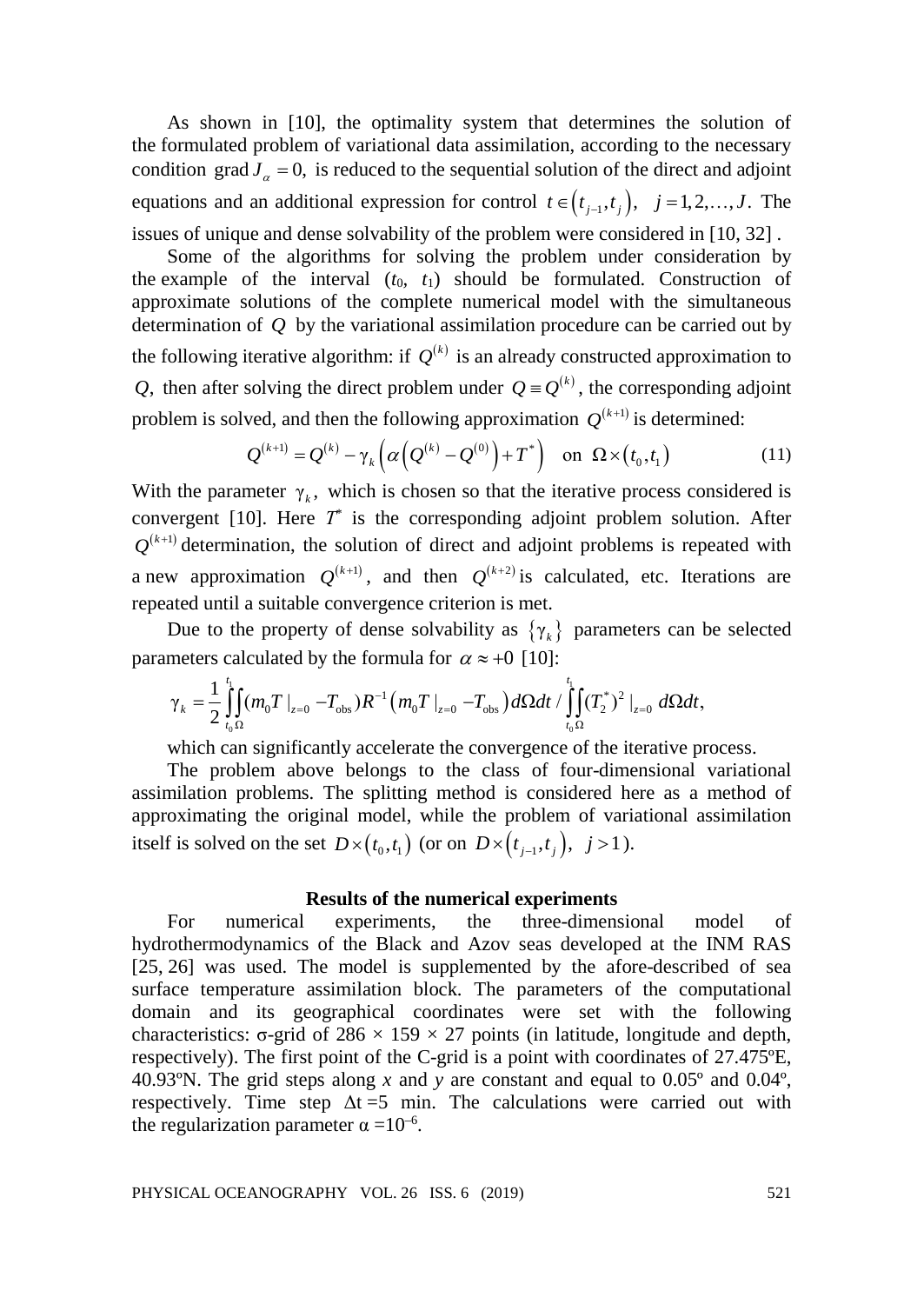As the observational data  $T_{obs}$ , the daily average satellite data on the Black Sea surface temperature for 2017 were used [33], which were verified and interpolated to the computational grid of the numerical model [34, 35]. As  $Q^{(0)}$  the flux obtained from the reanalysis data of the National Center for Environmental Prediction (NCEP) for 2017 was used. An example of observational data assimilated in numerical experiments is shown in Fig. 1.



**F** i **g.** 1. The Black Sea surface temperature (°C), mean daily observations, June 3, 2017

Based on the indicated daily average SST data for 1982–2017 the statistical mean and standard deviation are calculated. These statistical characteristics are used as coefficients in the covariance matrices of observation errors, the inverse of which are included as weight operators in the original cost functional in solving the variational data assimilation problem [36].

By means of the numerical sea hydrothermodynamics model presented, supplemented by the surface temperature assimilation procedure, calculations for the Black and Azov seas were carried out, taking into account the assimilation procedure. The calculation included the sea surface temperature assimilation  $T_{obs}$ for up to 3 days. Experiments were carried out for June 2017 (the beginning period is the first day of the month). As an external influence for the dynamics model of the Black and Azov seas, real ERA-Interim data presented by the European Center for Medium-Range Weather Forecasts (ECMWF) for 2017 were used.

Below some results of numerical experiments are shown. The results of the calculation using the numerical model of hydrothermodynamics without the assimilation procedure are presented in Fig. 2, *a*, where the average sea surface temperature is shown on the third day of calculation (June 3). The result of a similar calculation with the assimilation procedure is shown in Fig. 2, *b*. A comparison of the results shows that the model somewhat overestimates the SST in the southwestern Black Sea, however, the use of assimilation reduces the discrepancy. In the Azov Sea, the SST values are identical in both cases due to the lack of calculation of observational data in this region during the indicated period.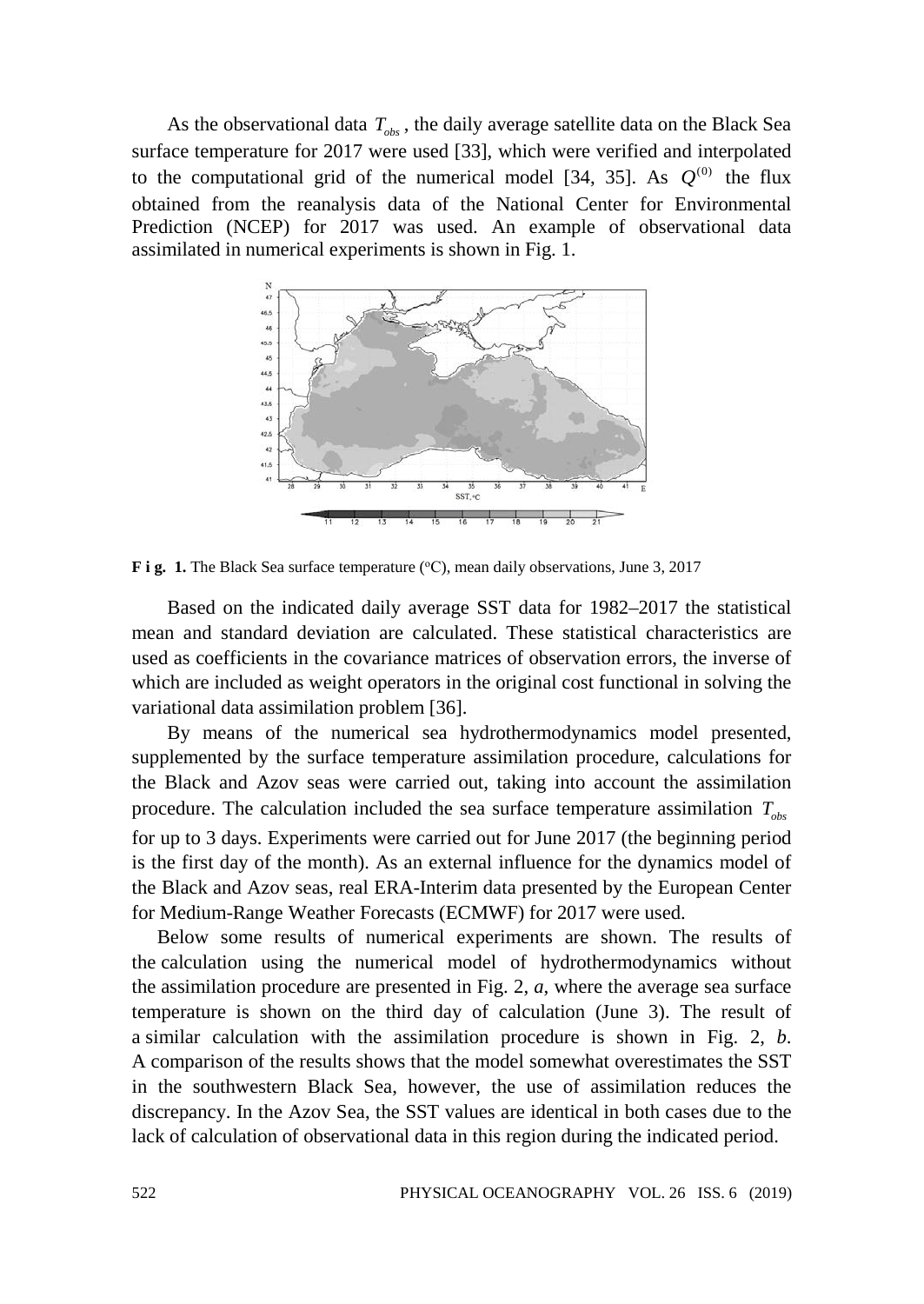

**F** i **g.** 2. SST of the Black and Azov seas (°C), June 3, 2017.  $a$  – model calculation without assimilation procedure, *b* **–** model calculation using the assimilation procedure

Fig. 3 shows the difference between the SST calculated for this experiment (Fig. 2, *b*) and the observational data (Fig. 1). It can be seen from the comparison that the surface temperature assimilation in the numerical model permits to reduce the model solution deviation from the observational data  $T_{obs}$  for the calculation period. The use of variational assimilation algorithms can reduce the indicated deviation in some areas of the Black Sea by up to 2ºC.



**F i g. 3.** Difference between the SST mean value resulted from the model calculation with the SST data assimilation procedure and that obtained from the observation data, June 3, 2017

Influence of the SST assimilation process on other system parameters was also studied in the present work. Fig. 4 shows the difference between salinity at the sea surface during the SST assimilation and without assimilation. Based on PHYSICAL OCEANOGRAPHY VOL. 26 ISS. 6 (2019) 523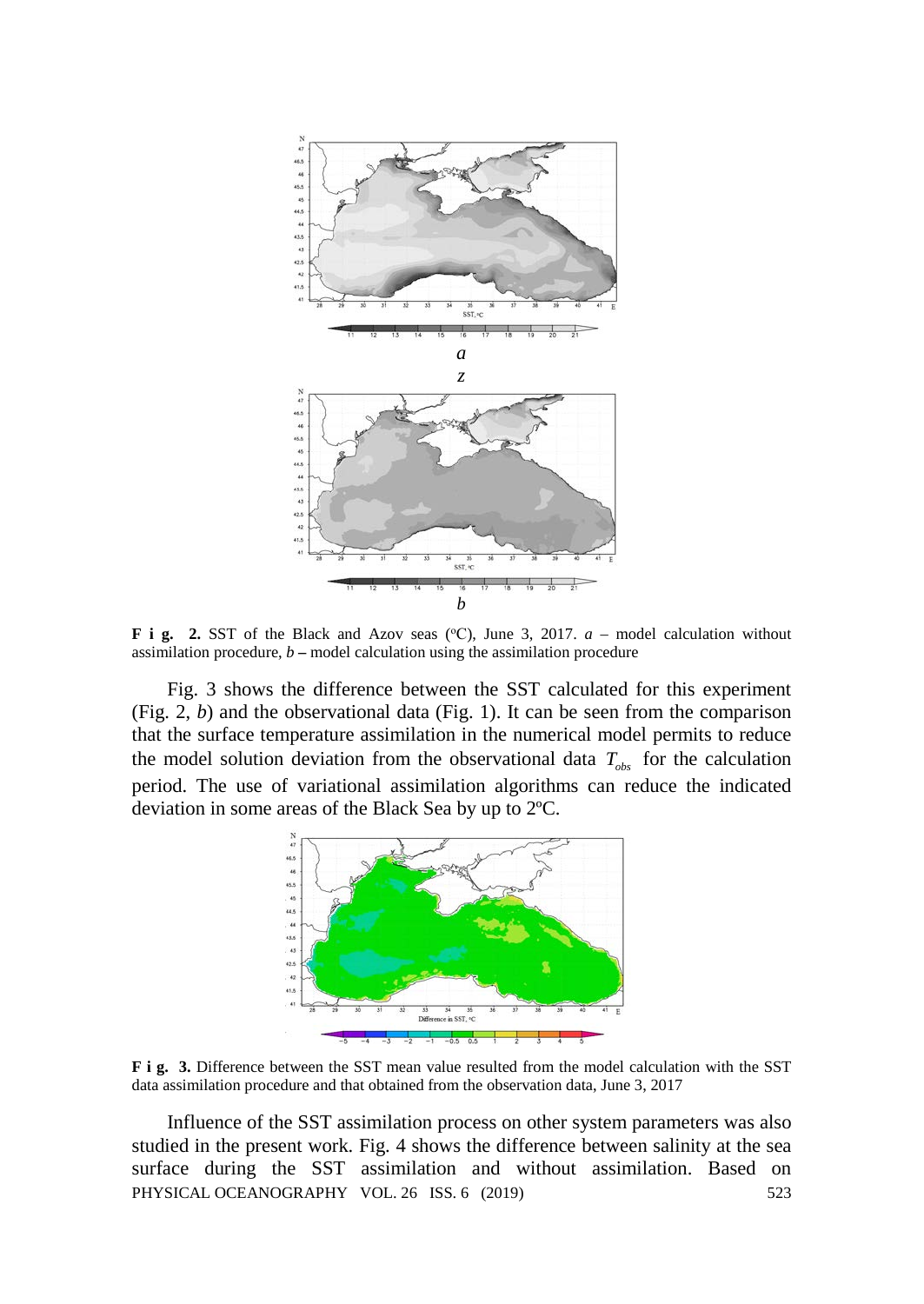the calculation results, it can be concluded that the SST assimilation has a small effect on salinity at the sea surface (the variation doesn't exceed 0.2 ‰).



**F i g. 4.** Difference between the surface salinity (‰) resulted from the model calculation with the SST data assimilation procedure and that obtained without the SST data assimilation procedure, June 3, 2017

Fig. 5 shows the difference between the velocity field on the Black Sea surface, calculated by a numerical model with the SST data assimilation procedure and without including the assimilation procedure. Here, the small effect of the SST assimilation procedure on water circulation on the surface of the Black Sea (up to 7 cm/s) can be noted.



**F i g. 5.** Difference between the surface circulation velocities (cm/sec) resulted from the model calculation with the SST data assimilation procedure and that obtained without the SST data assimilation procedure, June 3, 2017

The SST assimilation procedure effect on the sea surface level in the numerical experiments was not observed.

#### **Conclusion**

The present paper considers the problem of numerical modeling of the hydrothermodynamics of the Black and Azov seas using variational assimilation procedures of average daily observations on the surface temperature of the Black Sea. The results of numerical calculations demonstrated the advantages of the numerical model using data assimilation procedures. One of the features of the developed model is the use of the splitting method, which permits to expand the application of assimilation procedures for the salinity and level function (in the presence of relevant observational data), since the steps are implemented independently.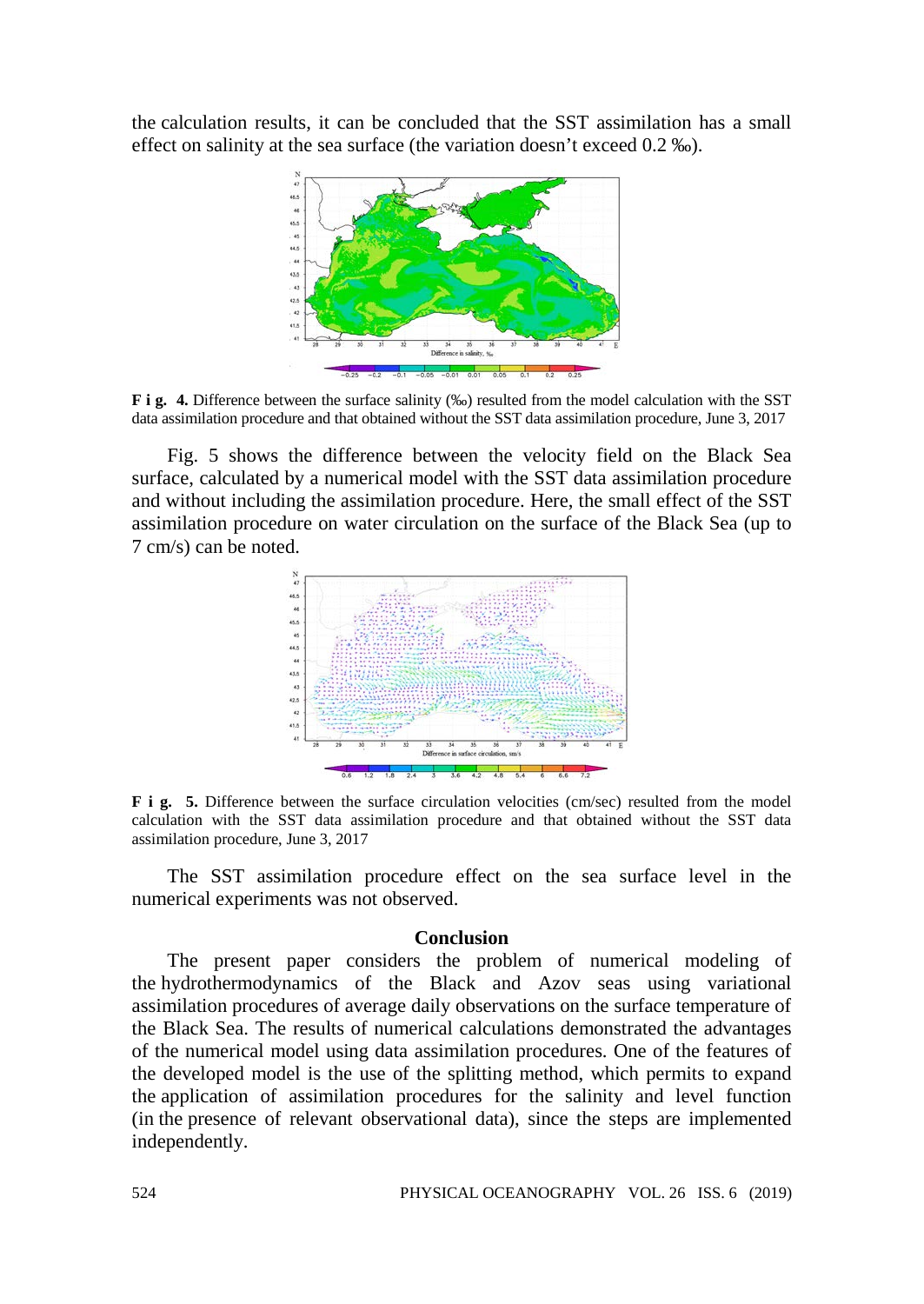The study shows that the model solution becomes much closer to the observational data when using data assimilation procedures. The data assimilation also permits to take into account anomalies in sea surface temperature, which is not always possible to do when calculating by a numerical model without taking into account observational data.

Numerical calculations showed that the surface temperature assimilation procedure has a weak effect on other components of the complete solution of the problem – salinity, level and velocity functions. However, it is worth noting that the inclusion of tidal forces in the model has a significant effect on the parameters of the system.

#### **REFERENCES**

- 1. Marchuk, G.I., Paton, B.E., Korotaev, G.K. and Zalesny, V.B., 2013. Data-Computing Technologies: A New Stage in the Development of Operational Oceanography. *Izvestiya,* [e-journal] https://doi.org/10.1134/S000143381306011X
- 2. Marchuk, G.I. and Paton, B.E., 2012. The Black Sea as a Simulation Ocean Model. *Russian Journal of Numerical Analysis and Mathematical Modelling*, [e-journal] 27(1), pp. 1-4. doi:10.1515/rnam-2012-0001
- 3. Le Dimet, F.X. and Talagrand, O., 1986. Variational Algorithms for Analysis and Assimilation of Meteorological Observations: Theoretical Aspects. *Tellus A: Dynamic Oceanography*, https://doi.org/10.3402/tellusa.v38i2.11706
- 4. Ivanov, V.A., 2014. Spatial and Temporal Variability and Monitoring of Hydrophysical Fields of the Black Sea. *Izvestiya, Atmospheric and Oceanic Physics*, [e-journal] 50(1), pp. 26-34. https://doi.org/10.1134/S000143381306008X
- 5. Mogensen, K., Alonso-Balmaseda, M., Weaver, A., Martin, M. and Vidard, A., 2009. *NEMOVAR: A Variational Data Assimilation System for the NEMO Ocean Model*. Shinfield Park, England: ECMWF, 8 p. doi:10.21957/3yj3mh16iq
- 6. Talagrand, O., 2010. Variational Assimilation. In: W. Lahoz, B. Khattatov and R. Menard eds., 2010. *Data Assimilation*. Berlin, Heidelberg: Springer, pp. 41–67. doi:10.1007/978-3- 540-74703-1
- 7. Auroux, D. and Blum, J., 2005. Data Assimilation Methods for an Oceanographic Problem. In: V. Capasso, J. Périaux eds., 2005. *Multidisciplinary Methods for Analysis Optimization and Control of Complex Systems*. *Mathematics in Industry (The European Consortium Berlin, Heidelberg: Springer, pp. 180-194.* doi:10.1007/3- 540-27167-8\_4
- 8. Knysh, V.V., Demyshev, S.G., Korotaev, G.K. and Sarkisyan, A.S., 2007. Method and Results of Assimilation of Climatic Data on Temperature, Salinity, and Sea Level into a Numerical Model of the Black. *Izvestiya, Atmospheric and Oceanic Physics,* [e-journal] 43(3), pp. 363-377. https://doi.org/10.1134/S0001433807030115
- 9. Korotaev, G.K., Knysh, V.V., Lishaev, P.N. and Demyshev, S.G., 2018. Application of the Adaptive Statistics Method for Reanalysis of the Black Sea Fields Including Assimilation of the Temperature and Salinity Pseudo-measurements in the Model. *Physical Oceanography*, [e-journal] 25(1), pp. 36-51. doi:10.22449/1573-160X-2018-1-36-51
- 10. Agoshkov, V.I., 2003. *Methods of Optimal Control and Adjoint Equations in Problems of Mathematical Physics*. Moscow: INM RAS, 255 p. (in Russian).
- 11. Lions, J.L., 1968. *Contrôle Optimal des Systèmes Gouvernés par des Équations aux Dérivées Partielles*. Paris: Dunod Gauthier-Villars, 426 p.
- 12. Marchuk, G.I., 1995. *Adjoint Equations and Analysis of Complex Systems*. Dordrecht: Springer, 468 p. doi:10.1007/978-94-017-0621-6
- 13. Marchuk, G.I., 1974. *Numerical Methods in Weather Prediction*. New York: Academic Press, 288 p.
- 14. Marchuk, G.I., Agoshkov, V.I., Shutyaev, V.P., 1996. *Adjoint Equations and Perturbation Algorithms in Nonlinear Problems*. New York: CRC Press Inc., 288 p.
- 15. Marchuk, G.I., Dymnikov, V.P., Zalesny, V.B., Lykossov, V. and Galin, V.Ya, 1984. *Mathematical Modeling of the General Circulation of the Atmosphere and Ocean*. Leningrad: Gidrometeoizdat, 320 p. (in Russian).

PHYSICAL OCEANOGRAPHY VOL. 26 ISS. 6 (2019) 525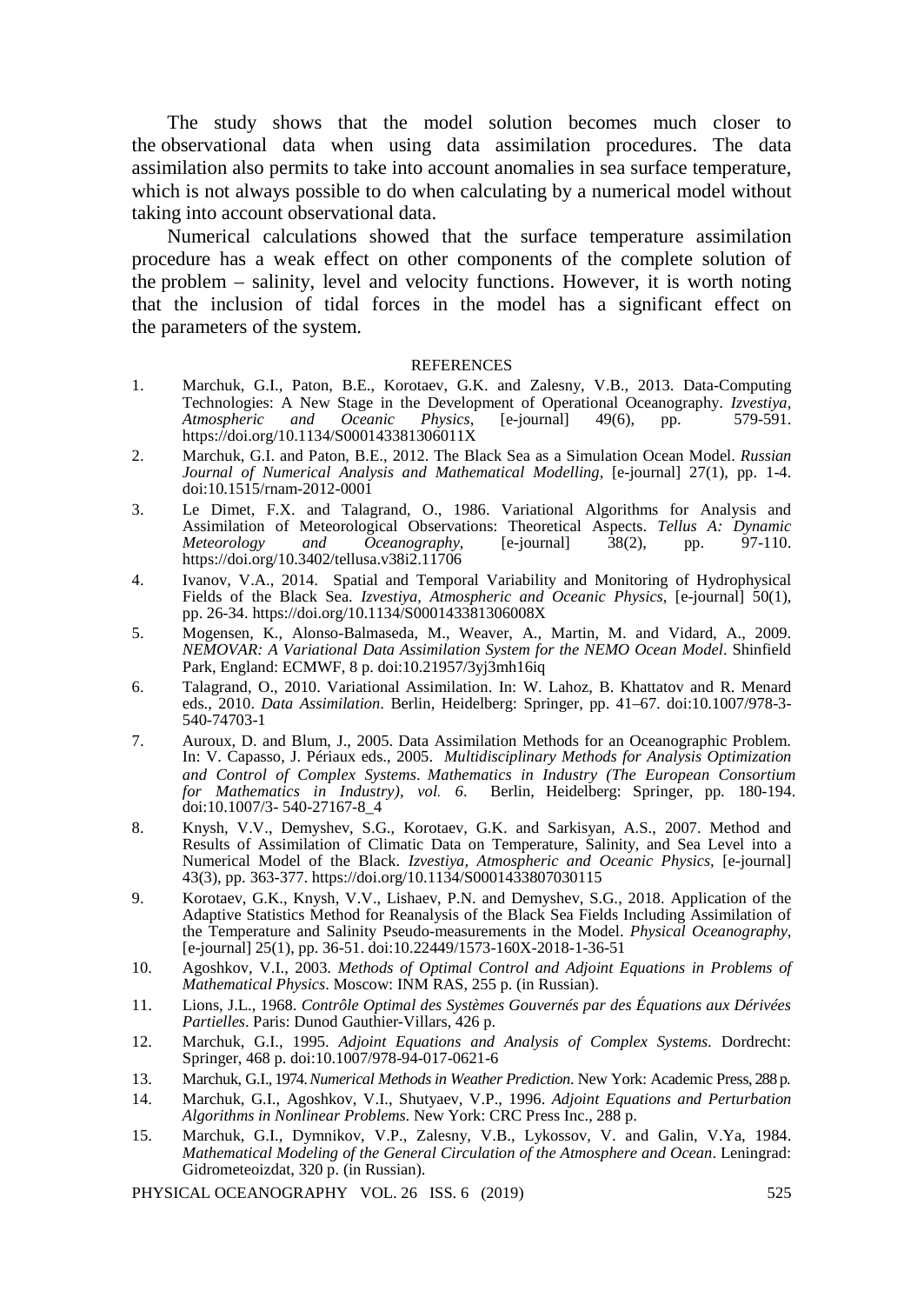- 16. Marchuk, G.I. and Kagan, B.A., 1989. *Dynamics of Ocean Tides*. Dordrecht: Kluwer Academic Publishers, 327 p.
- 17. Zalesny, V.B., Zakharova, N.B., Gusev, A.V., 2011. Four-Dimensional Problem of Variational Initialization of Hydrophysical Fields of the World Ocean. *Russian Journal of Numerical Analysis and Mathematical Modelling,* [e-journal] 26(2), pp. 209-229. doi:10.1515/RJNAMM.2011.012
- 18. Järvinen, H., Andersson, E. and Bouttier, F., 1999. Variational Assimilation of Time Sequences of Surface Observations with Serially Correlated Errors. *Tellus A: Dynamic Oceanography*, [e-journal] 51(4), pp. doi:10.3402/tellusa.v51i4.13963
- 19. Le Dimet, F.X., Navon, I.M. and Ştefănescu, R., 2017. Variational Data Assimilation: Optimization and Optimal Control. In: S. Park, L. Xu eds., 2017. *Data Assimilation for Atmospheric, Oceanic and Hydrologic Applications (Vol. III).* Cham: Springer, pp. 1-53. doi:10.1007/978-3-319-43415-5\_1
- 20. Moore, A.M., Arango, H.G., Broquet, G., Powell, B.S., Weaver, A.T. and Zavala-Garay, J., 2011. The Regional Ocean Modeling System (ROMS) 4-dimensional Variational Data Assimilation Systems: Part I – System Overview and Formulation. *Progress in Oceanography*, [e-journal] 91(1), pp. 34-49. doi:10.1016/j.pocean.2011.05.004
- 21. Rabier, F., 2005. Overview of Global Data Assimilation Developments in Numerical Weather-Prediction Centres. *Quarterly Journal of the Royal Meteorological Society*, [ejournal] 131(613), pp. 3215-3233. doi:10.1256/qj.05.129
- 22. Trémolet, Y., 2007. Incremental 4D-Var Convergence Study. *Tellus A: Dynamic Meteorology and Oceanography*, [e-journal] 59(5), pp. 706-718. https://doi.org/10.1111/j.1600- 0870.2007.00271.x
- 23. Trémolet, Y., 2008. Computation of Observation Sensitivity and Observation Impact in Incremental Variational Data Assimilation. *Tellus A: Dynamic Meteorology and Oceanography*, [e-journal] 60(5), pp. 964-978. doi:10.1111/j.1600-0870.2008.00349.x
- 24. Akella, S. and Navon, I.M., 2009. Different Approaches to Model Error Formulation in 4D-Var: a Study with High-Resolution Advection Schemes. *Tellus A: Dynamic Meteorology and Oceanography*, [e-journal] 61(1), pp. 112-128. doi:10.1111/j.1600-0870.2007.00362.x
- 25. Zalesny, V.B., Diansky, N.A., Fomin, V.V., Moshonkin, S.N. and Demyshev, S.G., 2012. Numerical Model of the Circulation of the Black Sea and the Sea of Azov. *Russian Journal of Numerical Analysis and Mathematical Modelling,* [e-journal] 27(1), pp. 95-112. doi:10.1515/rnam-2012-0006
- 26. Agoshkov, V.I., Assovskii, M.V., Zalesny, V.B., Zakharova, N.B., Parmuzin, E.I. and Shutyaev, V.P., 2015. Variational Assimilation of Observation Data in the Mathematical Model of the Black Sea Taking into Account the Tide-Generating Forces. *Russian Journal of Numerical Analysis and Mathematical Modelling*, [e-journal] 30(3), pp. 129-142. https://doi.org/10.1515/rnam-2015-0013
- 27. Marchuk, G.I., Dymnikov, V.P. and Zalesny, V.B., 1987. *Mathematical Models in Geophysical Hydrodynamics and Numerical Methods for Their Implementation*. Leningrad: Gidrometeoizdat, 295 p. (in Russian).
- 28. Agoshkov, V.I., Gusev, A.V., Diansky, N.A. and Oleinikov, R.V., 2007. An Algorithm for the Solution of the Ocean Hydrothermodynamics Problem with Variational Assimilation of the Sea Level Function Data. *Russian Journal of Numerical Analysis and Mathematical Modelling*, [e-journal] 22(2), pp. 133-161. doi:10.1515/RJNAMM.2007.007
- 29. Marchuk, G.I., Rusakov, A.S., Zalesny, V.B. and Diansky, N.A., 2005. Splitting Numerical Technique with Application to the High Resolution Simulation of the Indian Ocean Circulation. *Pure and Applied Geophysics*, [e-journal] 162(8-9), pp. 1407-1429. doi:10.1007/s00024-005-2677-8
- 30. Marchuk, G.I., 1989. *Methods of Computational Mathematics*. Moscow: Nauka, 608 p. (in Russian).
- 31. Samarskii, A.A., 1977. *Theory of Difference Schemes*. Moscow: Nauka, 657 p. (in Russian).
- 32. Parmuzin, E.I. and Agoshkov, V.I., 2012. Numerical Solution of the Variational Assimilation Problem for Sea Surface Temperature in the Model of the Black Sea Dynamics. *Russian Journal of Numerical Analysis and Mathematical Modelling,* [e-journal] 27(1), pp. 69-94. doi:10.1515/rnam-2012-0005
- 33. Buongiorno Nardelli, B., Tronconi, C., Pisano, A. and Santoleri, R., 2013. High and Ultra-High Resolution Processing of Satellite Sea Surface Temperature Data over Southern